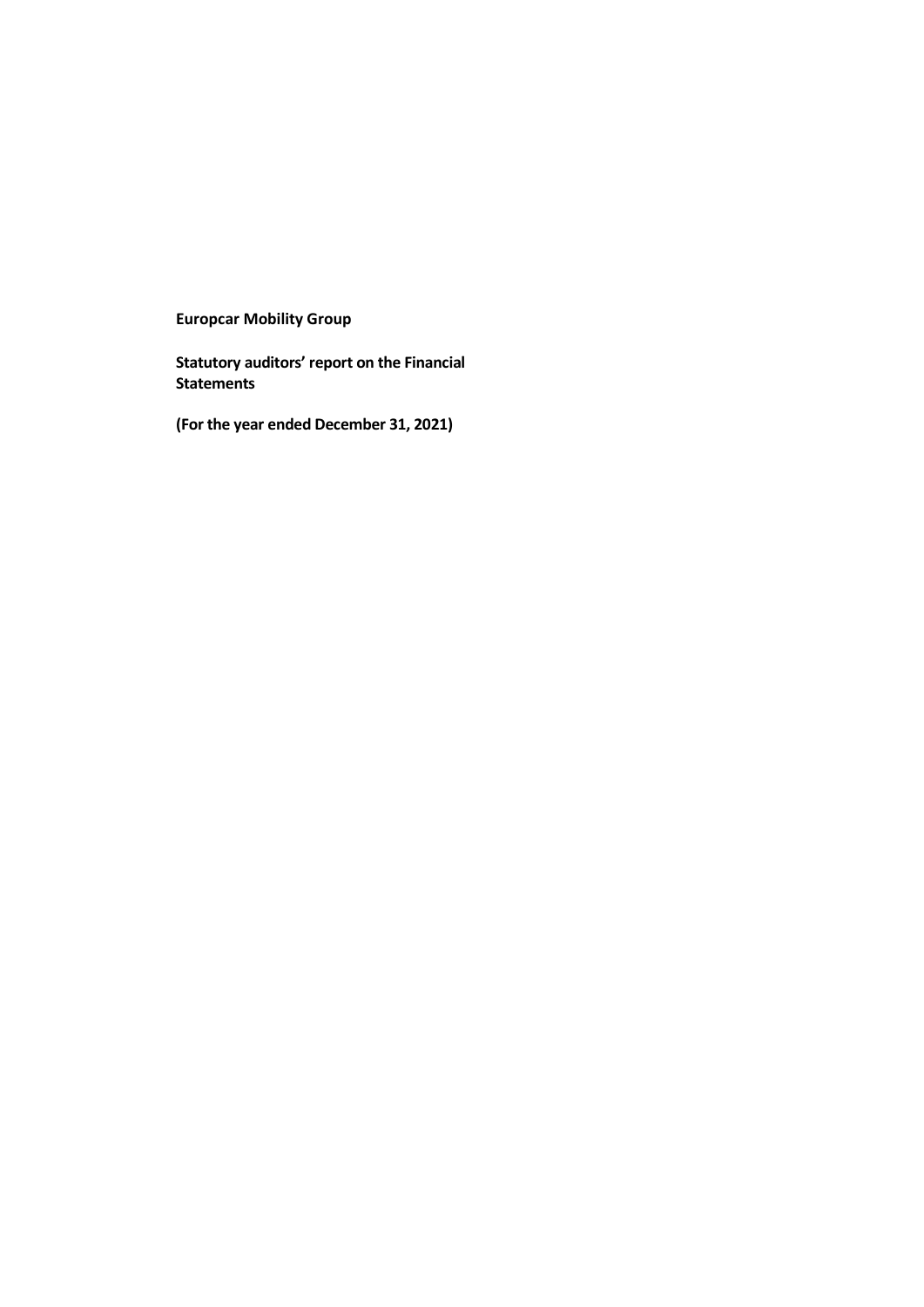**PricewaterhouseCoopers Audit** 63, rue de Villiers 92208 Neuilly-sur-Seine Cedex

**MAZARS** 61 rue Henri Regnault 92075 Paris La Défense

*This is a translation into English of the statutory auditors' report on the financial statements of the Company issued in French and it is provided solely for the convenience of English speaking users.*

*This statutory auditors' report includes information required by European regulation and French law, such as information about the appointment of the statutory auditors or verification of the management report and other documents provided to shareholders.*

*This report should be read in conjunction with, and construed in accordance with, French law and professional auditing standards applicable in France.*

#### **Statutory auditors' report on the Financial Statements**

**(For the year ended December 31, 2021)**

To the Shareholders, **Europcar Mobility Group** 13 Ter Boulevard Berthier 75017 PARIS

#### **Opinion**

In compliance with the engagement entrusted to us by your annual general meeting, we have audited the accompanying financial statements of Europcar Mobility Group for the year ended December 31, 2021*.* 

In our opinion, the financial statements give a true and fair view of the assets and liabilities and of the financial position of the Company as at December 31, 2021 and of the results of its operations for the year then ended in accordance with French accounting principles.

The audit opinion expressed above is consistent with our report to the Audit Committee.

#### **Basis for Opinion**

#### *Audit Framework*

We conducted our audit in accordance with professional standards applicable in France. We believe that the audit evidence we have obtained is sufficient and appropriate to provide a basis for our opinion.

Our responsibilities under those standards are further described in the *Statutory Auditors' Responsibilities for the Audit of the Financial Statements* section of our report.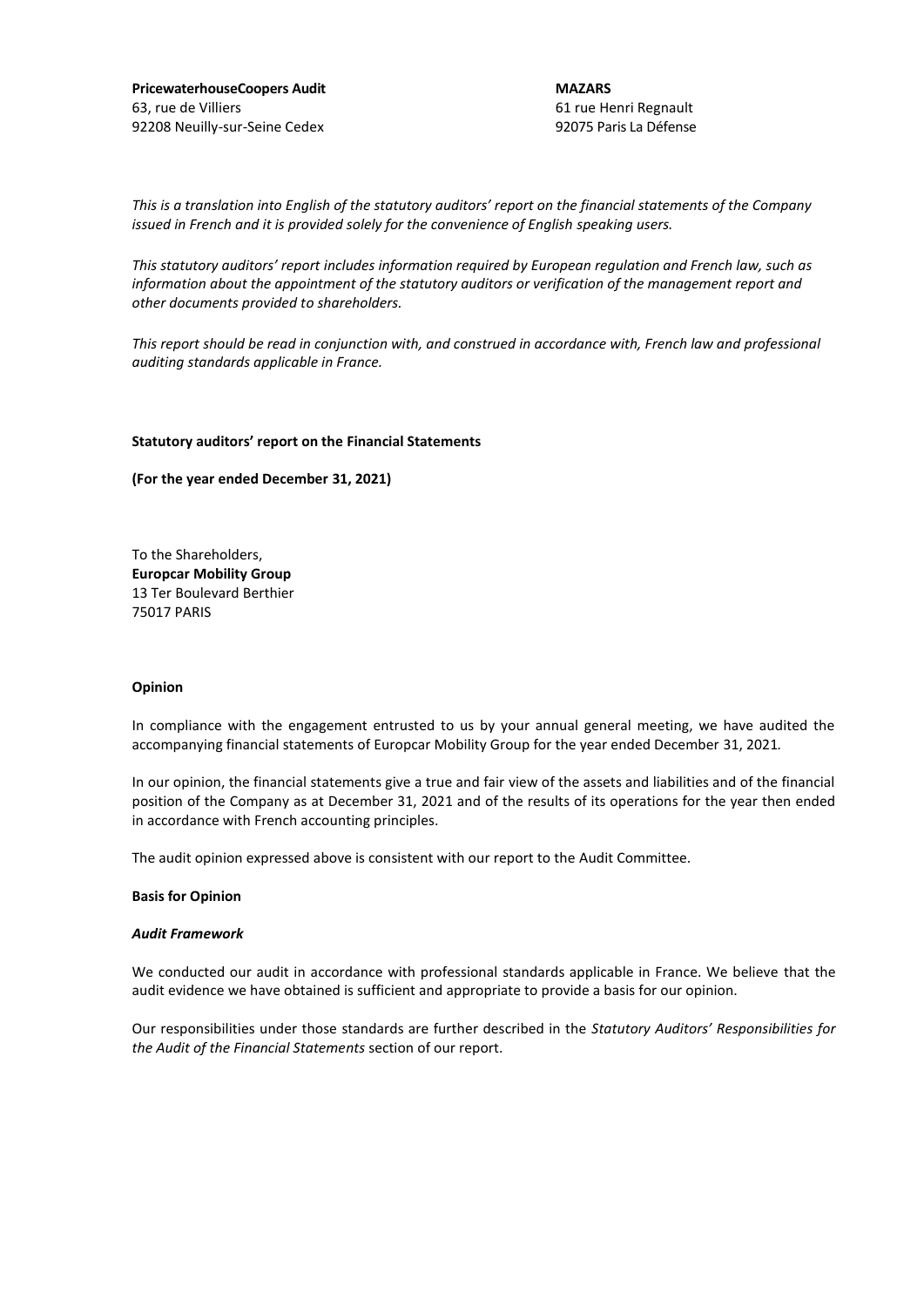### *Independence*

We conducted our audit engagement in compliance with independence requirements of the French Commercial Code (code de commerce) and the French Code of Ethics (code de déontologie) for statutory auditors, for the period from January 1, 2021 to the date of our report and specifically we did not provide any prohibited non-audit services referred to in Article 5(1) of Regulation (EU) No 537/2014.

## **Justification of Assessments – Key Audit Matters**

Due to the global crisis related to the Covid-19 pandemic, the financial statements of this period have been prepared and audited under specific conditions. Indeed, this crisis and the exceptional measures taken in the context of the state of sanitary emergency have had numerous consequences for companies, particularly on their operations and their financing, and have led to greater uncertainties on their future prospects. Those measures, such as travel restrictions and remote working, have also had an impact on the companies' internal organization and the performance of the audits.

It is in this complex and evolving context that, in accordance with the requirements of Articles L.823-9 and R.823-7 of the French Commercial Code (code de commerce) relating to the justification of our assessments, we inform you of the key audit matters relating to risks of material misstatement that, in our professional judgment, were of most significance in our audit of the financial statements of the current period, as well as how we addressed those risks.

These matters were addressed in the context of our audit of the financial statements as a whole and in forming our opinion thereon, and we do not provide a separate opinion on specific items of the financial statements.

| <b>Identified risk</b>                                                                                                                                                                                                                                                                                                                                                                                                                                                                                                                                                                                                                                                                                               | <b>Audit approach</b>                                                                                                                                                                                                                                                                                                                                                                                                                                                                                                         |
|----------------------------------------------------------------------------------------------------------------------------------------------------------------------------------------------------------------------------------------------------------------------------------------------------------------------------------------------------------------------------------------------------------------------------------------------------------------------------------------------------------------------------------------------------------------------------------------------------------------------------------------------------------------------------------------------------------------------|-------------------------------------------------------------------------------------------------------------------------------------------------------------------------------------------------------------------------------------------------------------------------------------------------------------------------------------------------------------------------------------------------------------------------------------------------------------------------------------------------------------------------------|
| Investment securities are recorded at their purchase<br>price, including costs directly attributable to their<br>acquisition. Investment securities net book value<br>amounts to €1.296 billion as of December 31, 2021, i.e.<br>51% of total assets.<br>As indicated in note 2.3, annual impairment test is<br>performed on securities. Value in use is determined using<br>the discounted future cash flow method based on<br>business plans prepared by the management of each<br>entity and validated by the group management. An<br>impairment loss is recognised in the balance sheet when<br>their net carrying amount exceeds their value in use.<br>Considering investments securities are significant, the | Our procedures mainly consisted of:<br>understanding the process to prepare the business<br>$\bullet$<br>plans used by the management to determine the<br>recoverable amounts;<br>comparing the main assumptions made by the<br>management with business performance over the past<br>years and assessing variances between previous years<br>forecast and actual figures;<br>assessing the principles and methods to determine the<br>value in use of securities in accordance with generally<br>accepted valuation methods; |

### *Valuation of Investments*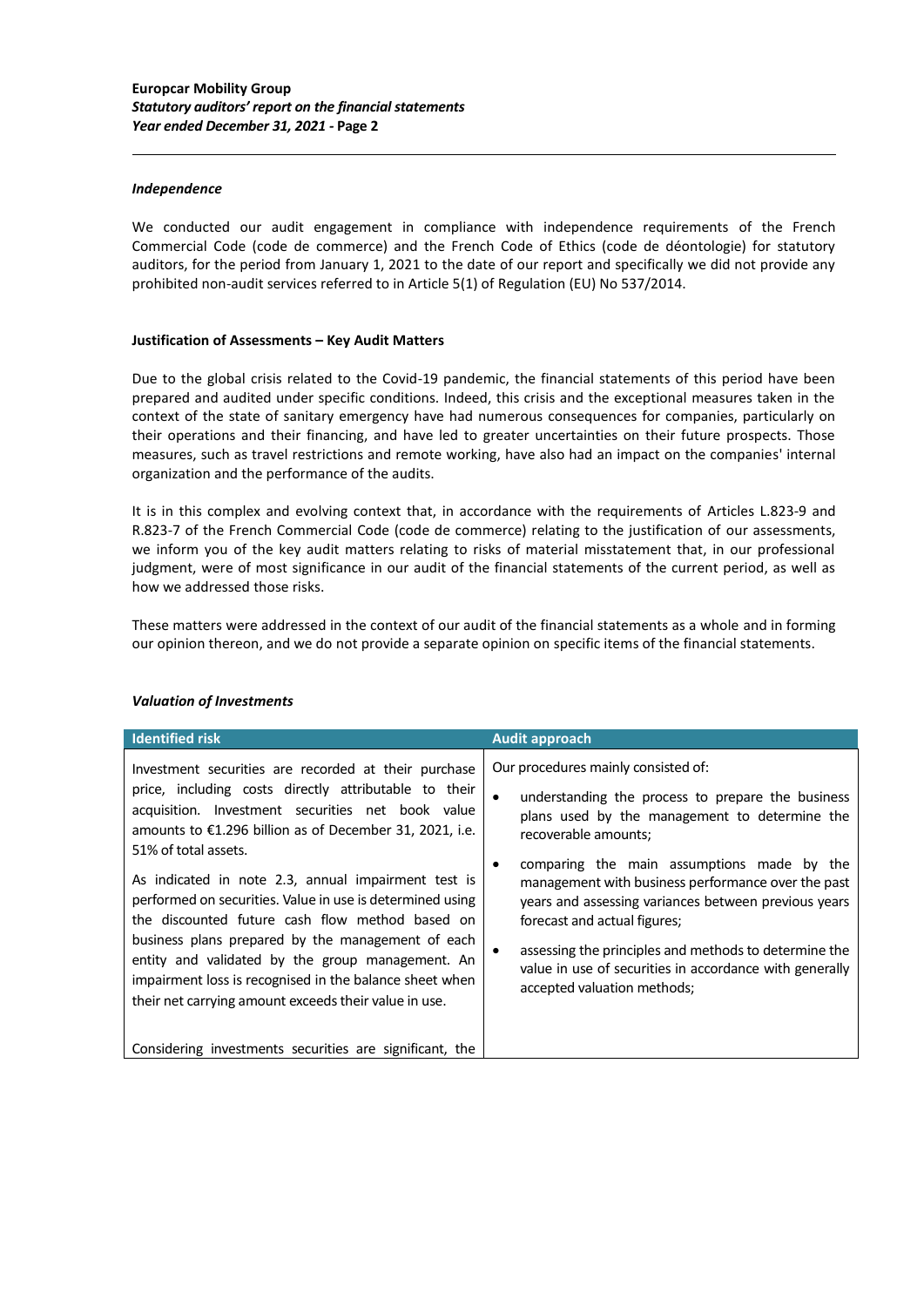| high degree of estimate and judgment to build models,<br>and their sensitivity to changes in the data and<br>assumptions underlying the estimates, particularly cash<br>flow forecasts and discount rates used, we considered<br>the valuation of investments to be a key audit matter. | challenging and corroborating, notably through<br>interviews with management, the reasonableness of<br>the main data and assumptions underlying the<br>estimates such as future cash flow forecasts, long term<br>growth rate and discount rates; |
|-----------------------------------------------------------------------------------------------------------------------------------------------------------------------------------------------------------------------------------------------------------------------------------------|---------------------------------------------------------------------------------------------------------------------------------------------------------------------------------------------------------------------------------------------------|
|                                                                                                                                                                                                                                                                                         | testing the arithmetical accuracy of the valuations<br>used by the management on a sample basis;                                                                                                                                                  |
|                                                                                                                                                                                                                                                                                         | performing our own sensitivity analysis.                                                                                                                                                                                                          |
|                                                                                                                                                                                                                                                                                         | We assessed, with the support of our valuation experts:                                                                                                                                                                                           |
|                                                                                                                                                                                                                                                                                         | the discount rates (WACC) used to determine the<br>discounted cash flows;                                                                                                                                                                         |
|                                                                                                                                                                                                                                                                                         | the long term growth rate used to determine the<br>terminal value.                                                                                                                                                                                |
|                                                                                                                                                                                                                                                                                         | We also assessed the appropriateness of the disclosures<br>in Notes 2.3 and 11 to the annual financial statements.                                                                                                                                |

### **Specific verifications**

We have also performed, in accordance with professional standards applicable in France, the specific verifications required by French laws and regulations.

# *Information given in the management report and in the other documents with respect to the financial position and the financial statements provided to the Shareholders*

We have no matters to report as to the fair presentation and the consistency with the financial statements of the information given in the management report of the Management Board and in the other documents with respect to the financial position and the financial statements provided to the Shareholders.

We attest the fair presentation and the consistency with the financial statements of the information relating to the payment deadlines mentioned in Article D.441-4 of the French Commercial Code (code de commerce).

### *Report on corporate governance*

We attest that the Management's report on corporate governance sets out the information required by Articles L. 225-37-4 and L. 22-10-10 and L. 22-10-9 of the French Commercial Code (code de commerce).

Concerning the information given in accordance with the requirements of Article L. 22-10-9 of the French Commercial Code (code de commerce) relating to remunerations and benefits received by the directors and any other commitments made in their favour, we have verified its consistency with the financial statements, or with the underlying information used to prepare these financial statements and, where applicable, with the information obtained by your company from controlling and controlled companies. Based on these procedures, we attest the accuracy and fair presentation of this information.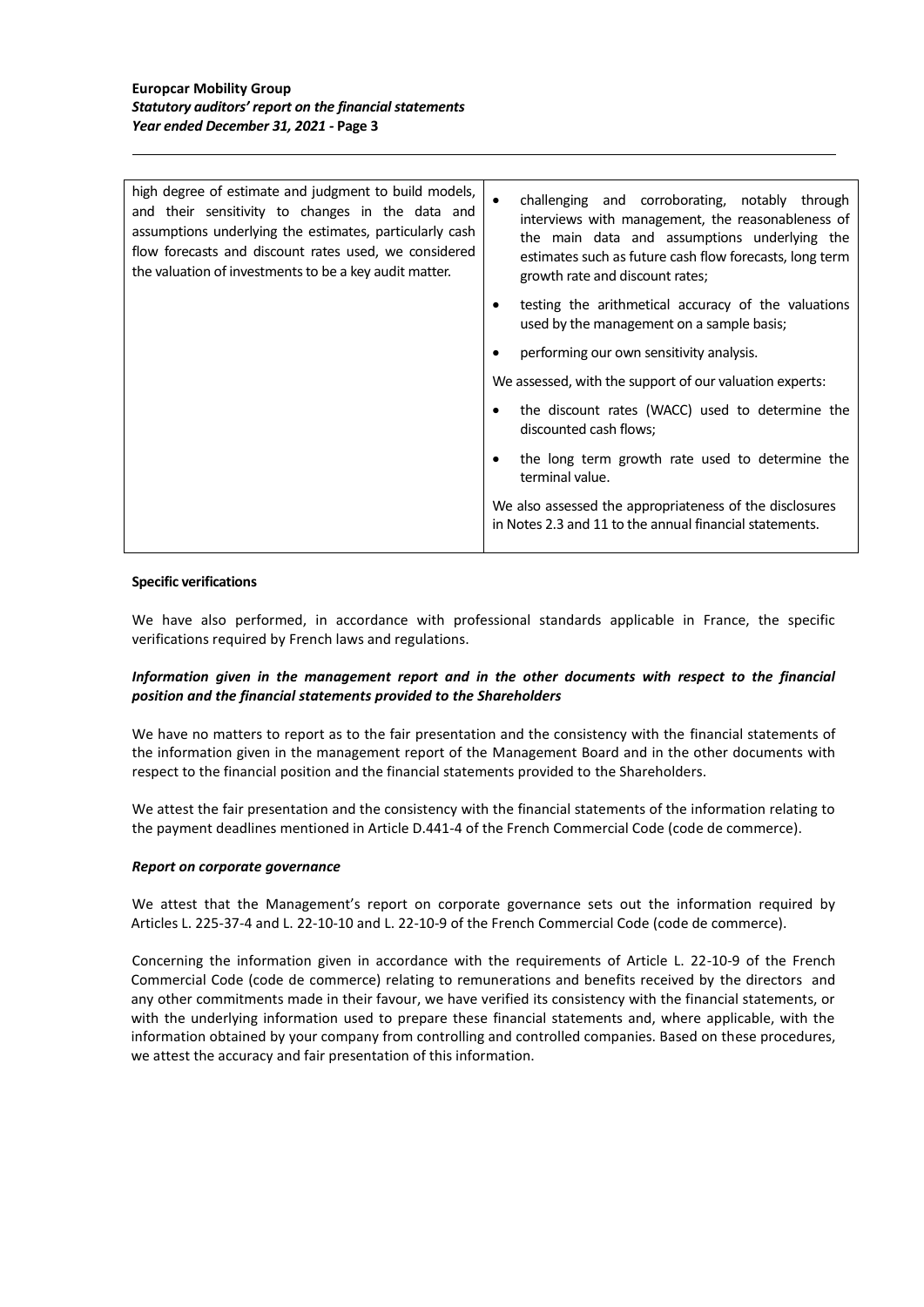With respect to the information relating to items that your company considered likely to have an impact in the event of a takeover bid or exchange offer, provided pursuant to Article L.22-10-11 of the French Commercial Code (code de commerce), we have agreed this information to the source documents communicated to us. Based on these procedures, we have no observations to make on this information.

# *Other information*

In accordance with French law, we have verified that the required information concerning the purchase of investments and controlling interests and the identity of the shareholders and holders of the voting rights has been properly disclosed in the management report.

## **Report on Other Legal and Regulatory Requirements**

### *Format of presentation of the financial statements intended to be included in the annual financial report*

We have also verified, in accordance with the professional standard applicable in France relating to the procedures performed by the statutory auditor relating to the annual and consolidated financial statements presented in the European single electronic format, that the presentation of the financial statements intended to be included in the annual financial report mentioned in Article L. 451-1-2, I of the French Monetary and Financial Code (code monétaire et financier), prepared under the responsibility of the Chief Executive Officer, complies with the single electronic format defined in the European Delegated Regulation No 2019/815 of 17 December 2018.

Based on the work we have performed, we conclude that the presentation of the financial statements intended to be included in the annual financial report complies, in all material respects, with the European single electronic format.

We have no responsibility to verify that the financial statements that will ultimately be included by your company in the annual financial report filed with the AMF are in agreement with those on which we have performed our work.

### *Appointment of the Statutory Auditors*

We were appointed as statutory auditors of Europcar Mobility Group by your status on March 9, 2006 for PricewaterhouseCoopers Audit and by the annual general meeting held on May 16, 2013 for Mazars SA.

As at December 31, 2021, PricewaterhouseCoopers Audit was in the 16<sup>th</sup> year of total uninterrupted engagement and Mazars SA was in the 9<sup>th</sup> year of total uninterrupted engagement, and both, 7 years since securities of the Company were admitted to trading on a regulated market.

# **Responsibilities of Management and Those Charged with Governance for the Financial Statements**

Management is responsible for the preparation and fair presentation of the financial statements in accordance with French accounting principles and for such internal control as management determines is necessary to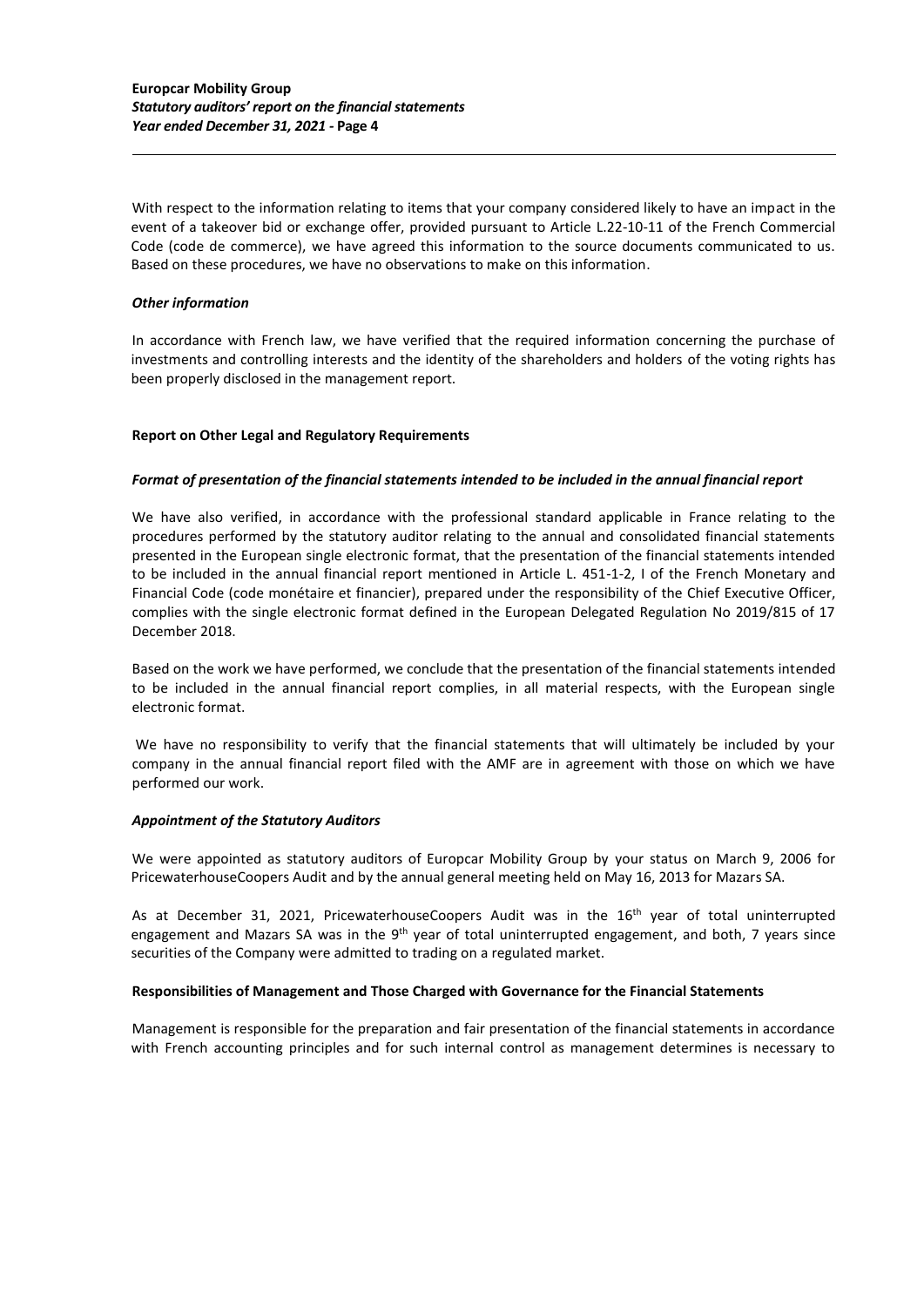enable the preparation of financial statements that are free from material misstatement, whether due to fraud or error.

In preparing the financial statements, management is responsible for assessing the Company's ability to continue as a going concern, disclosing, as applicable, matters related to going concern and using the going concern basis of accounting unless it is expected to liquidate the Company or to cease operations.

The Audit Committee is responsible for monitoring the financial reporting process and the effectiveness of internal control and risks management systems and where applicable, its internal audit, regarding the accounting and financial reporting procedures.

The financial statements were approved by the Board of Directors.

## **Statutory Auditors' Responsibilities for the Audit of the Financial Statements**

## *Objectives and audit approach*

Our role is to issue a report on the financial statements. Our objective is to obtain reasonable assurance about whether the financial statements as a whole are free from material misstatement. Reasonable assurance is a high level of assurance, but is not a guarantee that an audit conducted in accordance with professional standards will always detect a material misstatement when it exists. Misstatements can arise from fraud or error and are considered material if, individually or in the aggregate, they could reasonably be expected to influence the economic decisions of users taken on the basis of these financial statements.

As specified in Article L.823-10-1 of the French Commercial Code (code de commerce), our statutory audit does not include assurance on the viability of the Company or the quality of management of the affairs of the Company.

As part of an audit conducted in accordance with professional standards applicable in France, the statutory auditor exercises professional judgment throughout the audit and furthermore:

- Identifies and assesses the risks of material misstatement of the financial statements, whether due to fraud or error, designs and performs audit procedures responsive to those risks, and obtains audit evidence considered to be sufficient and appropriate to provide a basis for his opinion. The risk of not detecting a material misstatement resulting from fraud is higher than for one resulting from error, as fraud may involve collusion, forgery, intentional omissions, misrepresentations, or the override of internal control;
- Obtains an understanding of internal control relevant to the audit in order to design audit procedures that are appropriate in the circumstances, but not for the purpose of expressing an opinion on the effectiveness of the internal control;
- Evaluates the appropriateness of accounting policies used and the reasonableness of accounting estimates and related disclosures made by management in the financial statements;